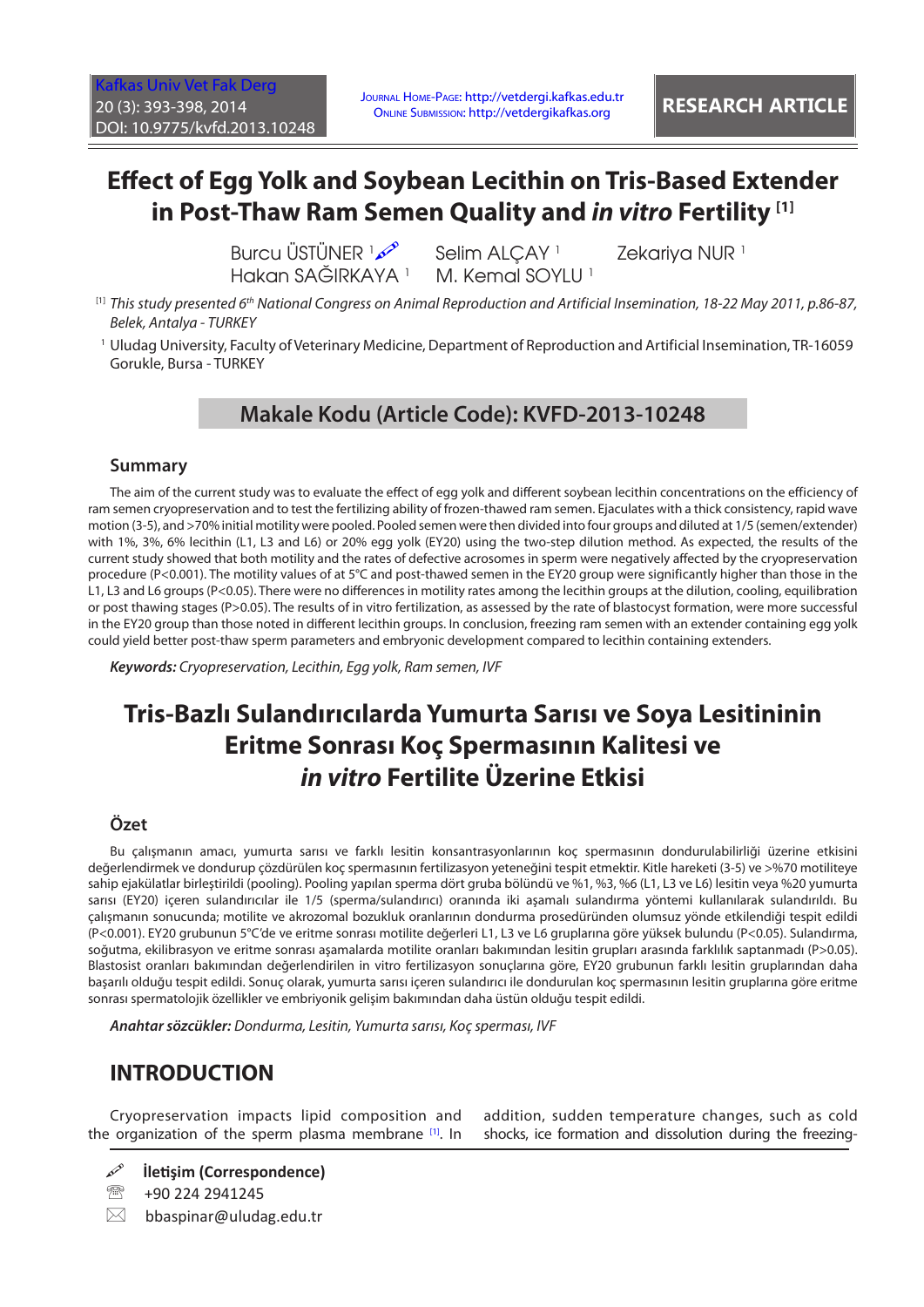thawing process, affect the integrity and function of the acrosome, nucleus, mitochondria, axonema and plasma membrane [\[2-4\].](#page-4-0)

Extenders with different cryoprotectants such as glycerol have been used to protect various cell compartments [[5,6\].](#page-4-0) Semen extenders generally contain simple carbohydrates (such as glucose) as an energy source, a high-molecular-weight material to prevent cold shock (such as egg yolk, milk, or soybean lecithin), ionic or non-ionic substances to maintain a suitable osmotic pressure and pH, and antibiotics [\[7,8\].](#page-4-0)

Egg yolk and skim milk are the most common additives of animal origin that are used for sperm cryopreservation. The egg yolk's main effective component is the lipoprotein fraction, e.g., lecithin, which protects the membrane's phospholipid integrity during cryopreservation [\[5,9,10\].](#page-4-0) However, various experts have recommended against the use of egg yolk due to the wide variability of its constituents [[9,10\].](#page-4-0) In addition, some researchers have shown that products of animal origin could increase the risk of microbial contamination during the AI procedure of domestic animals [[11\]](#page-5-0) and that microbial contamination could result in the subsequent production of endotoxin, which could reduce the potential fertilizing capacity of spermatozoa  $[5]$ . Egg yolk has been shown to be antigenic and to induce antibodies in both systemic circulation and the reproductive tract <sup>[12]</sup>. Lecithin (or phosphatidylcholine) is a phospholipid that is distributed widely in plants and plays an important role in the regulation of an animal cells' bio-membrane<sup>[13]</sup>.

This has resulted in the replacement of egg yolk with alternative cryoprotectants such as soybean-derived lecithin for both animal and human sperm cryopreservation. The aim of the current study was to evaluate the effects of egg yolk and three different soybean lecithin concentrations (1%, 3% or 6%) on the freezability and post-thaw fertilizing ability of ram semen.

## **MATERIAL and METHODS**

#### *Semen Extender Preparation*

Tris based four different extenders were prepared by the addition of egg yolk and different concentrations of soybean lecithin (L-α-Phosphatidyl choline from Soybean Type II-S Sigma, P5638)<sup>[14]</sup>. Extenders (Extender A and B) were designated as follows: EY20, 20% (v/v) egg yolk, L1, 1% (w/v) lecithin, L3, 3% (w/v) lecithin and L6, 6% (w/v) lecithin. Each supernatant was obtained after centrifugation (1.000 g, 20 min). These supernatants were filtered through a 0.22  $\mu$ m- filter (Millex-GV, 0.22  $\mu$ m). While the Extender A did not contain glycerol, the freezing extender (Extender B) was composed of the cooling extenders (88%, v/v) and glycerol (12%, v/v).

#### *Semen Collection, Evaluation and Dilution*

Six Kivircik rams aged 3-5 yrs old and maintained at Uludag University, Faculty of Veterinary Medicine in Bursa, Turkey, were used as the material during a non-breeding season. Semen was collected by electrically stimulated ejaculation (Ruakura Ram Probe Plastic Products, Hamilton, New Zealand) [[2,](#page-4-0)[15\].](#page-5-0) Ram semen was collected five times in every other day.

Collected semen was placed in a warm water bath (30°C) and immediately evaluated for consistency, wave motion (0-5 scale), and percentage of motile spermatozoa<sup>[15]</sup>. Ejaculates with a thick consistency, rapid wave motion (3-5 on a 0-5 scale), and >70% initial motility were pooled.

Briefly, pooled semen was divided into four groups. Each of the groups was diluted to a ratio of 1:1 (semen/ extender) with extender A, which was one of four soybean-derived lecithin 1%, 3%, 6% (L1, L3 or L6) or 20% egg yolk (EY20) and cooled to 5°C within 1 h. The cooled sperm groups were then diluted to a ratio of 1/1 (semen/ extender) with extender B (previously cooled at 5°C), which was one of four soybean-derived lecithin 1%, 3%, 6% (L1, L3 or L6) or 20% egg yolk (EY20) (6% glycerol). Extender B was added in five steps at 5 min intervals and equilibrated at 5°C for 2 h.

#### *Semen Freezing and Thawing*

Equilibrated semen was placed into 0.25 ml straws and frozen at 3°C/min from +5°C to -8°C and at 25°C/min from -8°C to -120°C in liquid nitrogen vapor using the Nicool Plus PC freezing machine (Air Liquide, Marne-la-Vallée Cedex 3, France)  $[2]$ . The straws were then plunged into liquid nitrogen at -196°C where they were stored for at least one month. At least three straws from each group of pooled ejaculates were thawed at 37°C for 30 sec in a water bath to evaluate post-thaw semen characteristics.

#### *Semen Evaluation*

Motility and acrosomal and other morphological defects (OMD) were assessed at the following four time points: after dilution with extender A, at 5°C, after equilibration, and post-thaw. All semen samples studied were frozen by the same person, and each of the semen parameters was evaluated by the same person on each occasion throughout the study. Sperm motility was assessed subjectively using a phase-contrast microscope (Olympus BX 51) (400x) with a warm slide (38°C) <sup>[15]</sup>. Defected acrosome and OMDs (head, midpiece and tail defects) were assessed using the Giemsa staining method. At least 200 spermatozoa per smear were evaluated for morphological defects [14].

#### *In vitro fertilization (IVF)*

*Oocyte in vitro maturation:* All chemicals were purchased from Sigma. Ovaries were collected from slaughtered ewes (during the non-breeding season) and placed in normal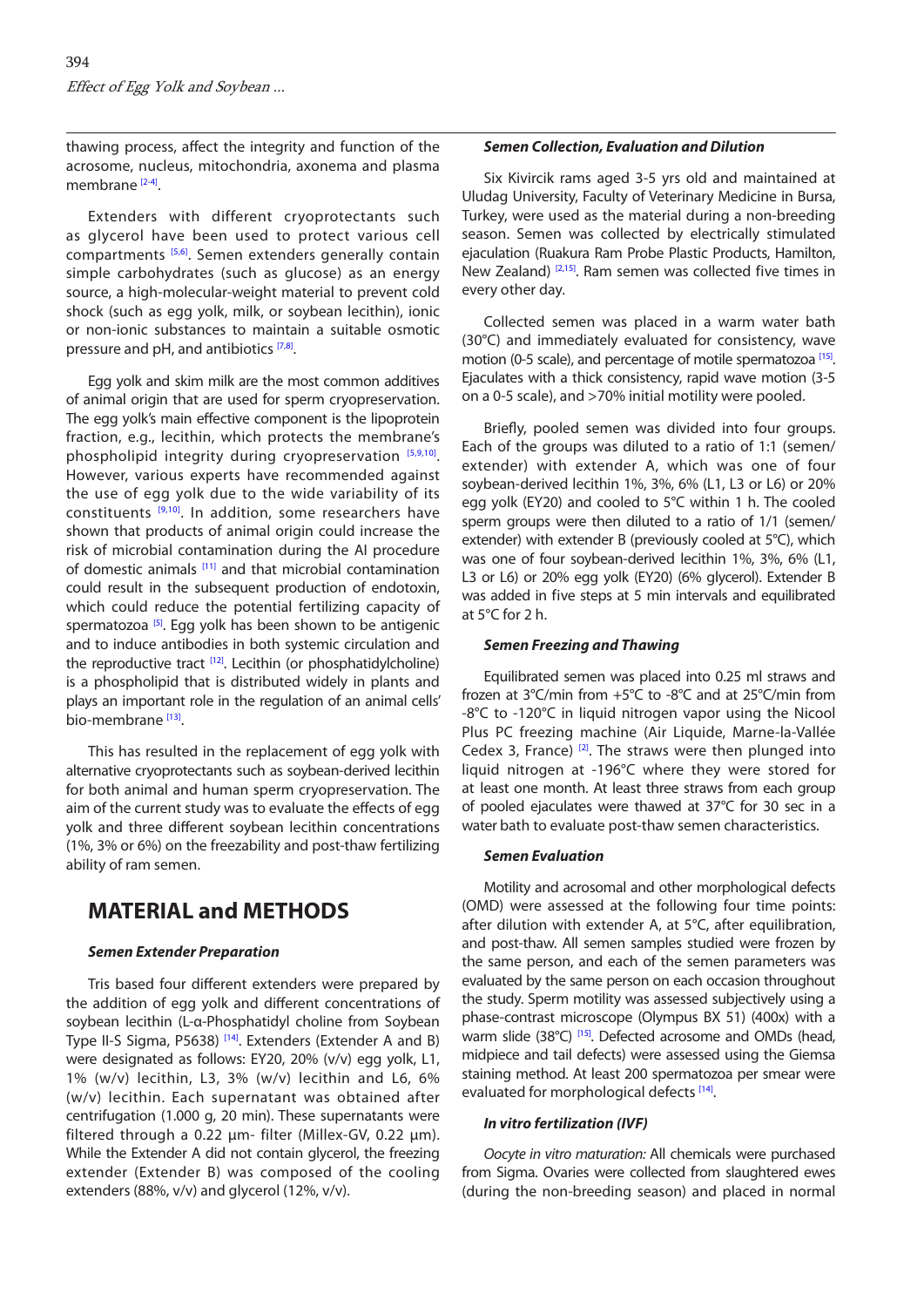saline at approximately 30°C. The ovaries were transported to the laboratory within 2 to 3 h of collection. The conditions for maturation, fertilization and culture were a slightly modified version of those described by Gόmez et al.<sup>[16]</sup>. After washing the ovaries with fresh normal saline, cumulus-oocyte complexes were recovered by slicing. Cumulus-oocyte complexes were collected into tissue culture medium 199, which was supplemented with Hepes (free acid) 15 mM, sodium Hepes 15 mM, 0.33 mg/ml sodium bicarbonate, 0.01 mg/ml heparin sodium salt, 0.075 mg/ml penicillin G-potassium salt, 0.05 mg/ml streptomycin sulfate, 0.08 mg/ml kanamycin monosulfate and 10% fetal bovine serum (FBS) (F9665). After rinsing 3 times in this medium, oocytes with a homogeneous ooplasm surrounded by several layers of cumulus cells were matured in multi-well dishes (Nunc™, 176740). Each well contained 50 cumulus-oocyte complexes (COC) and 500 μl of maturation medium-199 containing 10% v/v FBS, 10 μg/ml FSH and 10 μg/ml LH. The wells were covered with mineral oil (M8410), and the oocytes were cultured for 24 h in 5% CO<sub>2</sub> in humidified air at 39°C.

*In vitro fertilization and culture:* Matured COCs were denuded of their cumulus and corona cells by aspiration through a narrow hand-drawn pipette. The cumulus-free oocytes were washed and transferred into multi-well dishes. Each well contained 500 μl of bicarbonate-buffered synthetic oviduct fluid (BSOF) medium, supplemented with 2% sheep serum, 0.1 mg pyruvic acid, 0.15 mg/ ml L-glutamine, 0.08 mg/ml kanamycin monosulfate, 0.075 mg/ml penicillin G- potassium salt and 0.05 mg/ml streptomycin sulfate. For insemination, three straws of frozen sperm were thawed (37°C 30 s) and pooled. Two layer Percoll gradients (90 to 45%) were prepared in 10 ml centrifuge tubes, 2 ml of 90% Percoll was placed at the bottom of the tube, and 2 ml of 45% Percoll was carefully layered on the top. Care was taken to avoid mixing the 2 layers. Then, 200 μl of the semen samples were placed at the top of the Percoll gradient. The samples were centrifuged at 3.000 g for 15 min. The top layer of Percoll was discarded, and the sperm pellet was resuspended in 3 ml of Hepes buffered modified SOF (HSOF) and centrifuged again at 600 *g* for 6 min. The supernatant was then discarded. Oocytes were co-incubated with 0.6-1.0x10<sup>6</sup> sperm/ml in groups of 50 in 500 μl of BSOF medium covered with mineral oil in 5% CO<sub>2</sub> in humidified air at 39°C for 24 h. *IVF* experiments were repeated four times with straws of different groups (L1, L3, L6 or EY20). Oocytes were washed in SOF medium to remove the spermatozoa and were then cultured in SOF medium without serum and glucose. On day 3 postinsemination (Day 0= day of insemination), embryos were transferred into SOF medium supplemented with FBS and glucose. Cleavage and blastocyst rates were assessed on Days 2 and 8 post-insemination, respectively.

#### *Statistical Analysis*

Sperm-related data were analyzed by analysis of

variance (ANOVA) using the General Linear Model (GLM) procedure. When the ANOVA test showed statistical differences, the mean of the treatments were compared using the Tukey's test*.* Repeated measures ANOVA (using GLM procedures) were conducted to compare the results at different stages of the cryopreservation process. *In vitro* fertilization-related statistical computations were performed using Chi-square analysis (SPSS 10.0 for Windows; SPSS, Chicago, IL, USA). P-values less than 0.05 were considered to be statistically significant.

## **RESULTS**

Percentages of motility, defected acrosomes and OMD (other morphological defects) of the diluted, cooled at 5°C, equilibrated and post thawed ram semen from different extenders presented in *[Table 1](#page-3-0)*.

Sperm motility was progressively reduced by the cooling and freeze-thawing processes (P<0.001). The motility values of semen cooled at 5°C and post-thaw in the EY20 group were significantly higher than those in the L1, L3 and L6 groups (P<0.05). There were no differences in motility rates between lecithin groups at the stages of dilution, cooling, equilibration or post-thaw (P>0.05).

Acrosome integrity was negatively affected by the freeze-thawing process (P<0.001). The percentage of defective acrosome and OMD rates were not affected by the extender components (L1, L3, L6 and EY20) during the freeze-thawing stages (P>0.05).

The cleavage and blactocyst formation rates after insemination with frozen-thawed spermatozoa using L1, L3, L6 and EY20 presented in *[Table 2](#page-3-0)*. The highest cleavage rates were observed with the EY20 treatment group (85.50%) as compared with the L1 (28.6%), L3 (41.76%) or L6 (37.4%) groups (P<0.05). In addition, there were significant differences with respect to the number of 8 cell embryos and morulae among the EY20 group and other lecithin extender groups (P<0.05).

The number of blastocysts in fertilized oocytes in the EY20 group was 5 (4.03%). However, no blastocyst was obtained in the L1, L3 and L6 groups.

## **DISCUSSION**

This study compared the effectiveness of soybean lecithin and egg yolk containing Tris-based extenders on post-thaw sperm parameters and *in vitro* fertilizing ability. Most semen extenders contain egg yolk and skim milk as sources of lipoprotein that protects sperm cells from cold shock and other damage  $[9,10]$ . However, the possible disadvantages of using egg yolk, including its potential to be a cause of allergic reactions, the risk of bacterial contamination and its variable effect on semen have been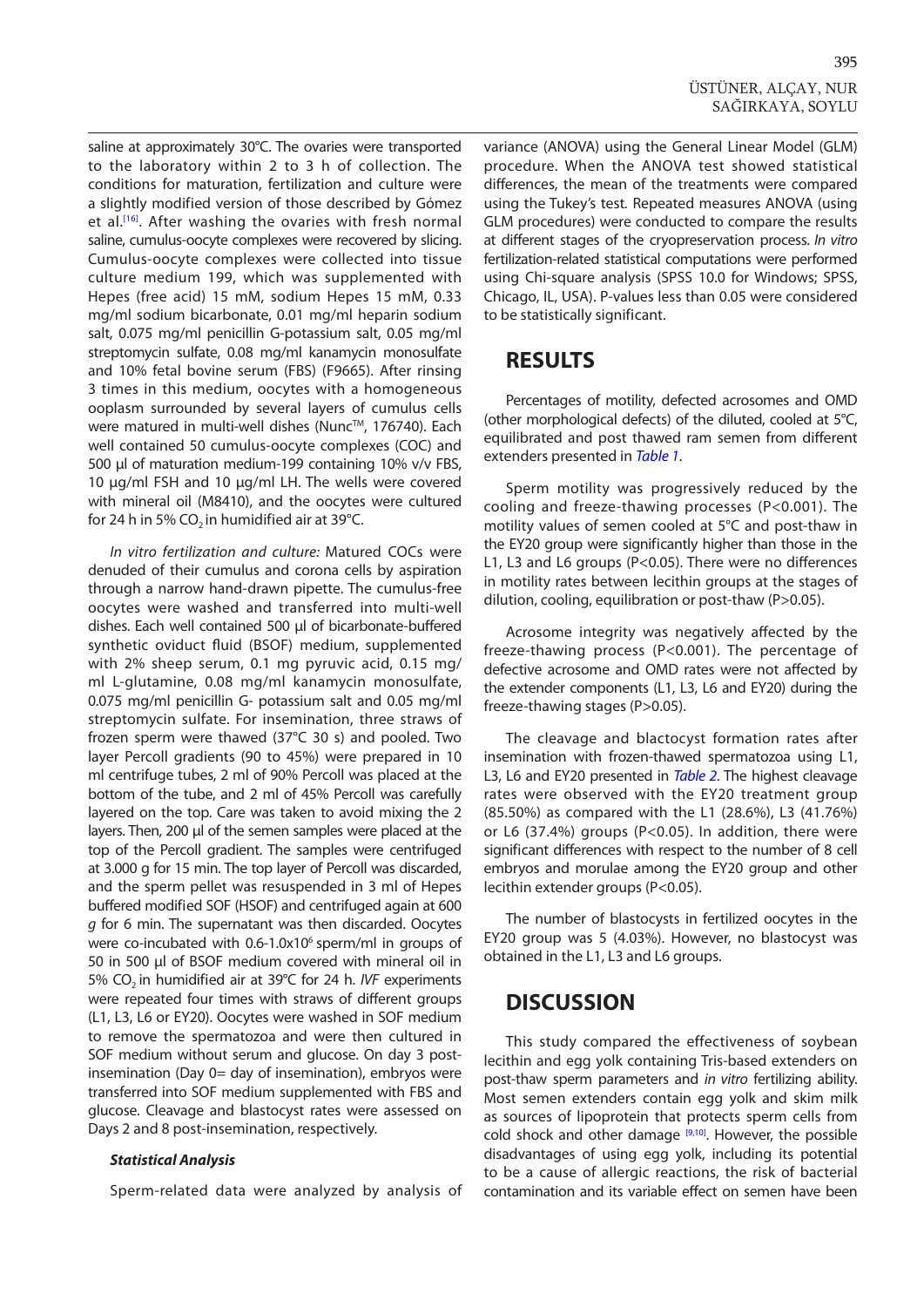<span id="page-3-0"></span>*Table 1. The mean percentage of motility and rates of defective acrosomes and other morphological defects (OMD) after dilution, at 5*°*C, equilibration and post-thawing using different extenders composed of different concentrations of lecithin (1%, 3% and 6%) and egg yolk (20%)*

| <b>Tablo 1.</b> Farklı lesitin konsantrasyonları (%1, %3 ve %6) ve yumurta sarısı (%20) kullanarak dondurulan sperma gruplarının, sulandırma sonrası, 5°C,<br>ekilibrasyon ve eritme sonrası aşamalarda ortalama motilite, akrozomal ve diğer morfolojik bozukluk oranları |                     |    |                             |                               |                |
|----------------------------------------------------------------------------------------------------------------------------------------------------------------------------------------------------------------------------------------------------------------------------|---------------------|----|-----------------------------|-------------------------------|----------------|
| <b>Stages</b>                                                                                                                                                                                                                                                              | <b>Groups</b>       | n  | Motility (%)                | <b>Defective Acrosome (%)</b> | <b>OMD</b> (%) |
| After dilution                                                                                                                                                                                                                                                             | Lecithin 1%         | 5  | $72.0 \pm 1.2$              | $13.5 \pm 3.0$                | $1.9 + 0.4$    |
|                                                                                                                                                                                                                                                                            | Lecithin 3%         | 5  | $72.0 \pm 1.2$              | $10.5 \pm 2.5$                | $1.5 \pm 0.7$  |
|                                                                                                                                                                                                                                                                            | Lecithin 6%         | 5  | $71.0 \pm 1.0$              | $8.6 \pm 2.2$                 | $1.4 \pm 0.6$  |
|                                                                                                                                                                                                                                                                            | Eggyolk20%          | 5  | $75.0 \pm 2.7$              | $7.5 \pm 1.6$                 | $1.7 + 0.4$    |
|                                                                                                                                                                                                                                                                            | <b>General Mean</b> | 20 | $72.5 \pm 1.5^x$            | $10.0 \pm 2.3$ <sup>x</sup>   | $1.6 \pm 0.6$  |
| At $5^{\circ}$ C                                                                                                                                                                                                                                                           | Lecithin 1%         | 5  | $62.0 \pm 2.6^{\circ}$      | $11.9 \pm 1.0$                | $1.8 + 0.8$    |
|                                                                                                                                                                                                                                                                            | Lecithin 3%         | 5  | $65.0 \pm 1.6^b$            | $14.5 \pm 1.7$                | $1.3 + 0.7$    |
|                                                                                                                                                                                                                                                                            | Lecithin 6%         | 5  | $65.0 \pm 0.1^{\rm b}$      | $13.7 + 2.9$                  | $1.9 + 0.6$    |
|                                                                                                                                                                                                                                                                            | Eggyolk20%          | 5  | $71.0 \pm 1.0^a$            | $14.8 \pm 1.9$                | $2.0 \pm 0.5$  |
|                                                                                                                                                                                                                                                                            | <b>General Mean</b> | 20 | $65.8 + 4.7$                | $13.7 \pm 1.9$ <sup>y</sup>   | $1.8 + 0.6$    |
| Equilibration                                                                                                                                                                                                                                                              | Lecithin 1%         | 5  | $50.0 \pm 5.2$              | $22.1 \pm 2.6$                | $1.5 \pm 0.5$  |
|                                                                                                                                                                                                                                                                            | Lecithin 3%         | 5  | $53.0 + 4.6$                | $19.2 \pm 1.6$                | $1.4 \pm 0.6$  |
|                                                                                                                                                                                                                                                                            | Lecithin 6%         | 5  | $53.0 + 3.4$                | $20.9 + 2.4$                  | $1.6 \pm 0.2$  |
|                                                                                                                                                                                                                                                                            | Eggyolk20%          | 5  | $61.0 \pm 1.9$              | $18.6 \pm 1.4$                | $2.5 \pm 0.7$  |
|                                                                                                                                                                                                                                                                            | <b>General Mean</b> | 20 | $54.3 \pm 9.2$ <sup>z</sup> | $20.2 \pm 2.0$ <sup>z</sup>   | $1.7 + 0.5$    |
| Post-thaw                                                                                                                                                                                                                                                                  | Lecithin 1%         | 15 | $31.0 \pm 1.8$ <sup>b</sup> | $31.7 \pm 2.6$                | $1.9 + 0.4$    |
|                                                                                                                                                                                                                                                                            | Lecithin 3%         | 15 | $28.7 \pm 1.6^b$            | $36.2 \pm 4.1$                | $2.3 \pm 0.6$  |
|                                                                                                                                                                                                                                                                            | Lecithin 6%         | 15 | $30.0 \pm 1.4^{\circ}$      | $36.3 \pm 4.3$                | $1.5 \pm 0.3$  |
|                                                                                                                                                                                                                                                                            | Eggyolk20%          | 15 | $45.7 \pm 1.4^a$            | $27.4 \pm 1.6$                | $2.5 \pm 0.4$  |
|                                                                                                                                                                                                                                                                            | <b>General Mean</b> | 60 | $33.8 \pm 1.5$ <sup>t</sup> | $32.9 \pm 3.1$ <sup>t</sup>   | $2.1 \pm 0.4$  |

*a,b: The mean values having different letters within the same column showed significant differences (P<0.05), x,y,z,t: The general mean values having different letters within same column for the different stages showed significant differences (P<0.001), OMD: Other morphological defects*

*Table 2. The number of in vitro-matured oocytes and their number of 2-cell, 8-cell, morulae and blactocyst rates after insemination with post frozen-thawed spermatozoa using different extenders* Tablo 2. Farklı sulandırıcılar kullanılarak dondurulan spermalarla yapılan fertilizasyon sonrası in vitro olgunlaştırılmış oosit sayıları ile 2-hücreli, 8-hücreli, *morula ve blastosist oranları* **Groups Number of Fertilized Oocytes Number of 2-Cell Embryos (%) Number of 8-Cell Embryos (%) Number of Morulae (%) Number of Blastocyst (%)**  $\mathsf{L1} \qquad \qquad \mathsf{140} \qquad \qquad \mathsf{140} \qquad \qquad \mathsf{40} \, (28.60)^{\mathsf{a}} \qquad \qquad \mathsf{16} \, (11.43)^{\mathsf{a}} \qquad \qquad \mathsf{5} \, (3.60)^{\mathsf{a}} \qquad \qquad \mathsf{0}^{\mathsf{a}}$  ${\sf L3}$   $\begin{array}{|l|c|c|c|c|c|}\hline \rule{0.2cm}{1.1cm} & & & \end{array} \begin{array}{|c|c|c|c|c|c|}\hline & & & & \end{array} \begin{array}{|c|c|c|c|c|}\hline & & & & \end{array} \begin{array}{|c|c|c|c|c|}\hline & & & & \end{array} \begin{array}{|c|c|c|c|c|}\hline & & & & \end{array} \begin{array}{|c|c|c|c|c|}\hline & & & & \end{array} \begin{array}{|c|c|c|c|c|}\hline & & & & \end{array}$  ${\sf L6}$   ${\sf l}$  123  ${\sf l}$  46 (37.40)<sup>ab</sup>  ${\sf l}$  18 (14.63)<sup>a</sup>  ${\sf l}$  3 (2.44)<sup>a</sup>  ${\sf l}$  0<sup>a</sup>  $EY20$  | 124 | 106 (85.50) $\text{°}$  | 86 (69.35)<sup>b</sup> | 17 (14.01)<sup>b</sup> | 5 (4.03)<sup>b</sup> *a-c: The mean values having different letters within the same column showed significant differences (P<0.05)*

reported  $[7,9,11,17]$  $[7,9,11,17]$ . On the other hand, soybeans contain a high component of low-density lipoprotein, e.g., lecithin or egg yolk-like lecithin <sup>[5]</sup>. The use of animal-free culture medium (defined component of medium) is a popular choice in assisted reproductive technology.

Extender composition assists with the stabilization of cells during the freezing and thawing processes  $[2,14]$  $[2,14]$  $[2,14]$ . Extenders containing soybean lecithin could be an alternative to the conventional extenders that include egg yolk <sup>[\[5](#page-4-0),18]</sup>. De Leeuw et al. has noted that bull sperm survive freezing more effectively in egg yolk-containing diluents than in soybean lecithin  $[19]$ . In this study, the freeze-thaw process negatively affected sperm motility and acrosome integrity (P<0.001). Post-thaw sperm recovery was significantly greater when sperm was frozen in egg yolk containing extenders as compared to lecithin-containing groups. The beneficial effect of egg yolk may be due to its cryoprotective abilities and nutritive properties [\[14\].](#page-5-0)

High soybean lecithin concentrations have been noted to be toxic for sperm motility and viability  $[5]$ . The impact of lecithin on sperm motility results from the extender viscosity and the presence of particulate debris [[20\].](#page-5-0) Herein, there were no significant differences between the L1, L3 and L6 groups in terms of post-thaw motility (P>0.05). The extenders were filtered in a 0.22 μm filter to remove debris. The similarity in the results obtained from the different lecithin concentrations was perhaps due to the filtration technique, with small micron membranes used.

The freeze-thawing process may have a detrimental effect on sperm morphology, specifically for acrosome integrity  $[2]$ . The post-thaw percentage of defective acrosomes was higher than those of diluted, cooled and equilibrated spermatozoa (P<0.001). It has been suggested that phospholipids from egg yolk or soybean lecithin might integrate with the sperm membrane to form a protective film against the formation of lethal intracellular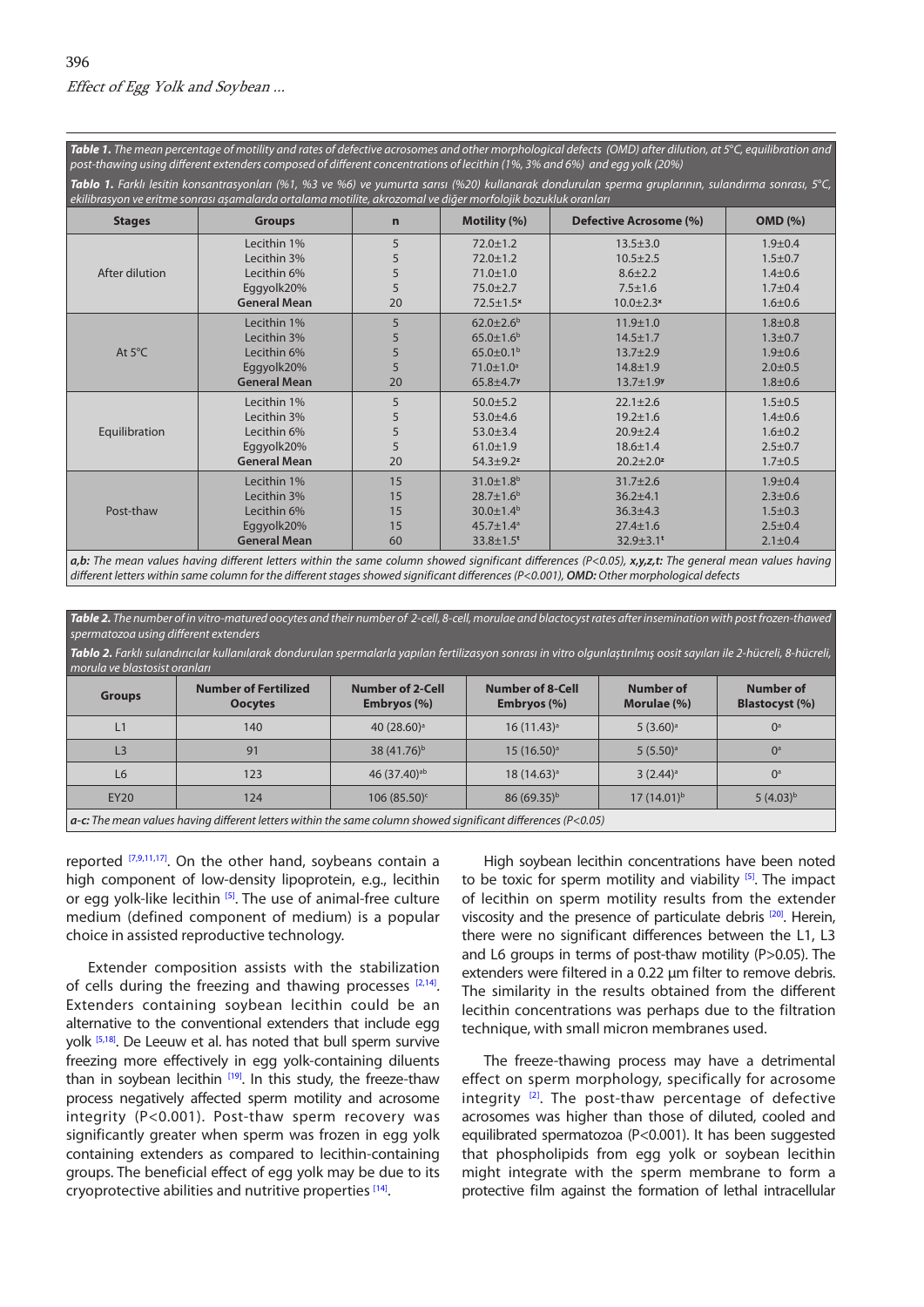<span id="page-4-0"></span>ice crystals and protect the sperm membrane from mechanical damage during the freeze-thawing process [4]. The percentage of post-thaw defective acrosomes and OMD rates were not affected by the extender groups used.

Although, several researchers have developed different extender compositions and protocols for freezing ram semen, in general, fertility results are not comparable to those obtained with fresh semen and natural mating. These reductions in fertilization capacity have typically been attributed to a reduced rate of sperm motility and freeze-thawing-induced morphological and genomic abnormalities  $[2,14,15]$ . Spermatozoa that are morphologically defective or have poor motility tend to have low success rate of oocyte fertilization. The decreased fertility rates of the L1, L3 and L6 groups compared to those observed in sperm that were frozen with egg yolk are consistent with findings from other authors [\[17,19-21\].](#page-5-0) Those authors have observed a deleterious effect or a reduction in the fertility of semen frozen in the presence of soybean lecithin.

This reduction may be the result of soybean lecithin adherence to the surface of the sperm plasma membrane [\[19\],](#page-5-0) changes in the composition of the sperm membrane or a strong interaction between soybean lecithin and the lipids of the sperm membrane during freezing and thawing procedures [\[22\].](#page-5-0) In addition, the adherence of soybean lecithin to the sperm membrane results in the inhibition of sperm acrosome reaction [\[23\].](#page-5-0) However, these results are different from studies of semen frozen in diluents containing egg yolk or soybean lecithin, which were conducted by Aires et al.<sup>[7]</sup>, Akhter et al.<sup>[[24\]](#page-5-0)</sup> and Forouzanfar et al.<sup>[5]</sup>.

There are many reports concerning the presence of lecithin concentrations in freezing media. However, there are conflicting reports concerning the beneficial effect of lecithin <sup>[5,17-19,21]</sup>. Increased lecithin concentrations in freezing media positively affect bull [7,11,[25\]](#page-5-0) and stallion [[21\]](#page-5-0) sperm fertility rates. In the present study, reducing the soybean lecithin concentration from 6% to 1% did not negatively affect the survival rates of ram sperm following cryo preservation. In general, similar embryonic development was observed among the lecithin-containing groups, with the exception of the number of 2-cell embryos in the L1 group with the lowest number.

The process of fertilization involves complex biochemical and physiological events that cannot be explained only by semen or oocyte quality. For example, the media used during IVF and the breeding season during which oocytes are recovered both impact embryonic development <sup>[26]</sup>. In addition, herein, frozen ram semen was evaluated using *in vitro* fertilization. The cleavage rate in IVF studies using frozen ram semen varies between 13-88% <sup>[27,28]</sup>. Higher cleavage rates to 2-cell embryos were obtained in the EY20 group (85.50%) as compared to the L1, L3 and L6 groups (28.6%, 41.76%, 37.40%, respectively (P<0.05).

Poor oocyte quality is a common cause of infertility. The quality tends to be poor during the prepubertal stage and anestrous periods in seasonal breeders<sup>[29]</sup>. In our study, embryonic development related results, i.e., morulae and blastocyst rates, were lower than that noted in other studies [5,[16,28\].](#page-5-0) This finding could be explained by the fact that the oocytes were collected during a nonbreeding season.

In conclusion, freezing ram semen with an extender containing egg yolk could yield greater post-thaw sperm parameters and embryonic development compared to lecithin-containing groups. In addition, freeze-thawing processes had a detrimental effect on sperm motility and morphology. Post-thaw sperm quality and fertilizing ability were not affected by different lecithin concentrations. Further studies should be performed to determine the lecithin concentration and extender preparation technique that would properly improve post-thaw semen quality and fertilizing capability.

#### **REFERENCES**

**1. Hinkovska-Galcheva V, Petkova D, Koumanov K:** Changes in the phospholipid composition and phospholipid asymmetry of ram sperm plasma membranes after cryopreservation. *Cryobiology,* 26, 70-75, 1989.

**2. Nur Z, Zik B, Ustuner B, Sagirkaya H, Ozguden CG:** Effects of different cryoprotective agents on ram sperm morphology and DNA integrity. *Theriogenology,* 73, 1267-1275, 2010.

**3. O'Connell M, Mcclure M, Lewis SEM:** The effects of cryopreservation on sperm morphology, motility and mitochondrial function. *Hum Reprod,*  17, 704-779, 2002.

**4. Quinn PJ, Chow P, White I:** Evidence that phospholipid protects ram spermatozoa from cold shock at a plasma membrane site. *Reprod Fertil,* 60, 403-407, 1980.

**5. Forouzanfar M, Sharafi M, Hosseini SM, Ostadhosseini S, Hajian M, Hosseini L, Abedi P, Nili N, Rahmani HR, Nasr-Esfahani MH:** *In vitro* comparison of egg yolk-based and soybean lecithin-based extenders for cryopreservation of ram semen. *Theriogenology,* 73, 480-487, 2010.

**6. Polge C, Smith AU, Parkes AS:** Revival of spermatozoa after vitrification and dehydration at low temperature. *Nature,* 164, 666-668, 1949.

**7. Aires VA, Hinsch KD, Mueller-Schloesser F, Bogner K, Mueller-Schloesser S, Hinsch E:** *In vitro* and *in vivo* comparison of egg yolk-based and soybean lecithin-based extenders for cryopreservation of bovine semen. *Theriogenology,* 60, 269-279, 2003.

**8. Viswanath R, Shannon P:** Storage of bovine semen in liquid and frozen state. *Anim Reprod Sci,* 62, 23-53, 2000.

**9. Amirat L, Tainturier D, Jeanneau L, Thorin C, Gerard O, Courtens JL, Anton M:** Bull semen *in vitro* fertility after cryopreservation using egg yolk LDL: A comparison with Optidyl®, a commercial egg yolk extender. *Theriogenology,* 61, 895-907, 2004.

**10. Moussa M, Matinet V, Trimeche A, Tainturier D, Anton M:** Low density lipoproteins extracted from hen egg yolk by an easy method: Cryoprotective effect on frozen-thawed bull semen. *Theriogenology,* 57, 1695-1706, 2002.

**11. Bousseau S, Brillard JP, Guienne BML, Guèrin B, Camus A, Lechat M:** Comparison of bacteriological qualities of various egg yolk sources and the *in vitro* and *in vivo* fertilizing potential of bovine semen frozen in egg yolk or lecithin based diluents. *Theriogenology,* 50, 699-706, 1998.

**12. Edwards RG:** Antigenicity of rabbit semen, bull semen and egg yolk after intravaginal or intra-muscular injections into female rabbits. *J Reprod Fertil,* 1, 385-401, 1960.